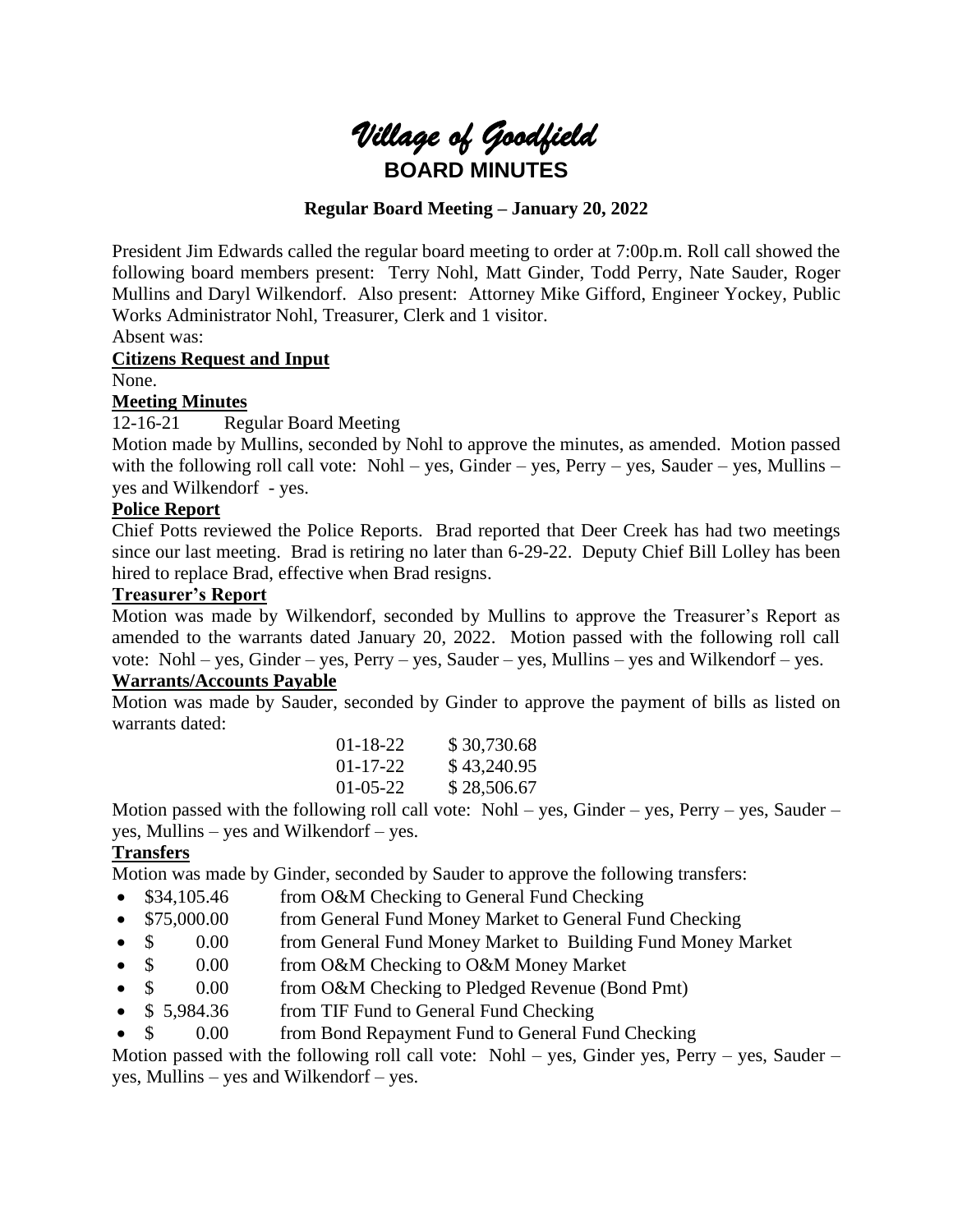#### **Payment of outstanding invoices upon request of Village Engineer**

There were no outstanding invoices.

#### **PUBLIC WORKS ADMINISTRATOR/VILLAGE ENGINEER REPORT**

PWA Nohl informed the Board they had a water leak on Saturday with a service repair in the old part of town. The saddle on the main disintegrated, he brought the saddle so Trustees could see it. We have done two of these in the last year and a half. The service person suggested doing a service project to schedule replacement of a few of these a year or maybe doing a section of main each year would make sense because fixing transite mains is on the Village's capital plan. In an 8 hour day they can fix 2 services at a cost of \$3500.

Also there have been issues at the Water Plant –leading up to this we knew we had a leak because we were pumping 30,000 extra per day. Pressure filters had to be back washed every 2-3 hours. The part that took out tannins was out of service for 3-4 days. Cleaned filters and put them back in service. We will take a sample and will send sample to lab. PWA is going to send samples of resin to be tested to see if that is the problem.

Engineer Yockey said survey crew is out doing topo of trunk sewer.

On 12-30-21 he met with Kathy Brown, EDC and Sally Hanley on the phone wanting to know how Goodfield is doing. American Recovery Funds available for infrastructure projects. Items out of that meeting were:

Trunk Sewer - offered assistance to get easements.

Looking for business property for Rivian

Goodfield Business Park

Goodfield Crossing

They wanted to know what properties were available for new business in Goodfield, because of Rivian. They would like to schedule an appointment with Bob Parsons.

Board instructed Engineer Yockey to discuss replacing transite mains in the old part of town as a shovel ready project. Engineer Yockey suggested beginning at the new water main on Rte. 117 and heading back toward the water plant. Trunk sewer project will also be applied for on the American Rescue Plan. Duane will contact Sally for an application.

# **WATER TREATMENT PLANT/DISTRIBUTION SYSTEM**

Nothing discussed.

**SEWER TREATMENT PLANT/COLLECTION SYSTEM** Nothing discussed. **SANITARY SEWER COLLECTION SYSTEM ISSUES** Nothing discussed.

# **ATTORNEY REPORT**

Attorney Gifford, Engineer Yockey, President Edwards and PWA Nohl have been approached regarding someone wanting to build luxury apartments west of Dollar General on Lot 8 of Goodfield Business Park. It would be two 18 unit buildings. They would build one at first then the other building. One building would have a coffee shop in it. There are zoning issues that would need to be worked out. Duane was approached by their engineer and had a meeting with them. They gave Duane a sketch plan which he forwarded to PWA Nohl. Issues Engineer Yockey sees: Village Code for Business/Commercial allows any residential zonings to go in but code for RII & RIII allows a minimum of 5,000 sq. ft. per dwelling unit on lot. This plan is for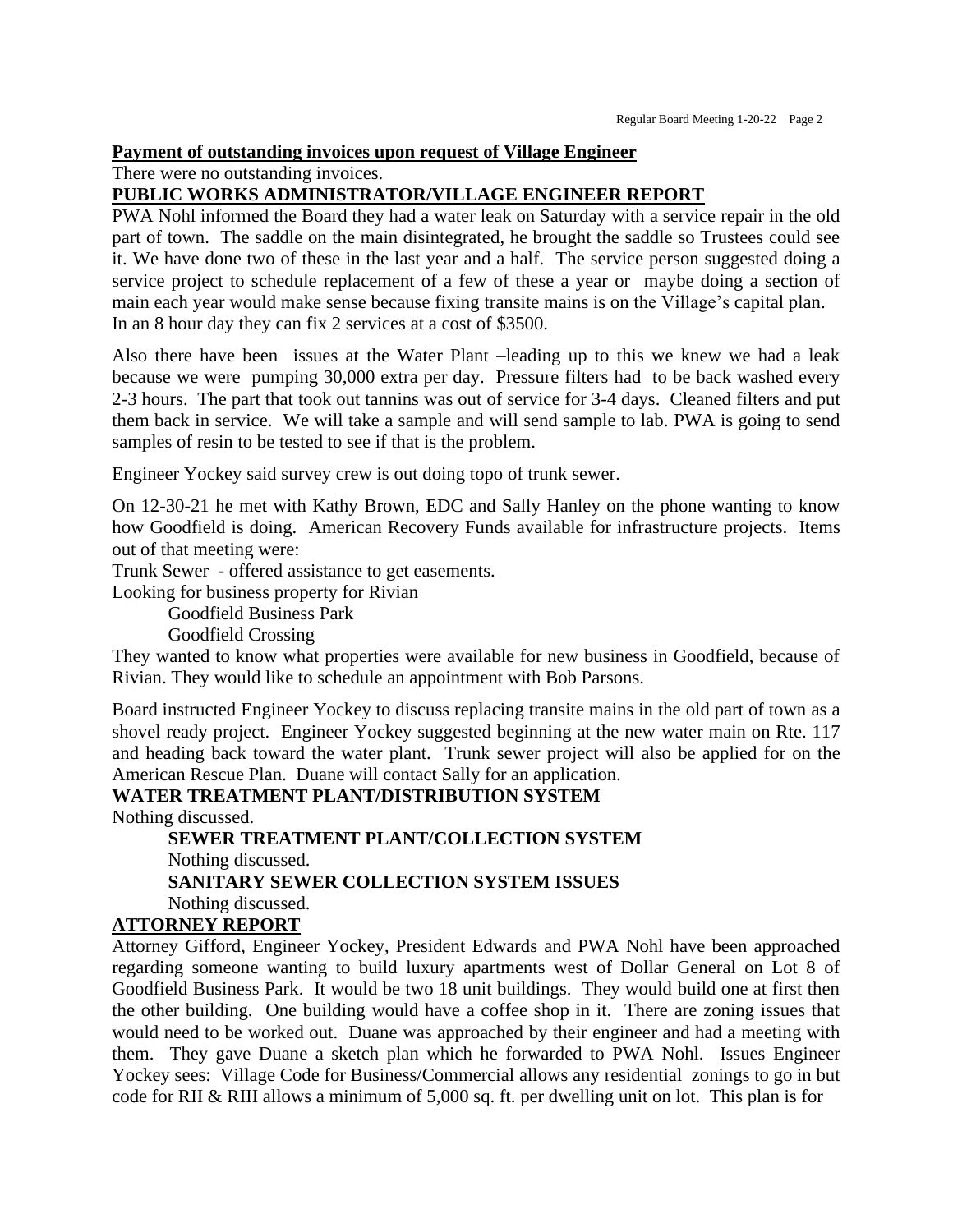36 dwelling units. Per code they could only have 19 units based on the lot size. Also height requirement – Village code only allows height of 35 feet and this is taller than that, buildings are 3 stories and code only allows for 2 story. A meeting was held last week with Blake Parsons, Chad Martin, Brian Schieler, Alan Zimmerman, Travis Dietrich and village officials. Thoughts were to make application with what they have so far. Because of zoning discrepancies it would be denied. Then they would make a variance or special use application that would go to the Board of Appeals for review. The Village has not received an appeal yet. Once Board of Appeals makes recommendation to Village Board the Village Board has final say based on that recommendation. The developer would like completion by the end of the year. Trustee Wilkendorf suggested we consider changing and updating our Code. A Village Code Review Meeting will be held the 2<sup>nd</sup> week of February.

Dr. Merheb's attorney Leo Ghantos has retired. He has given Attorney Gifford permission to talk to Dr. Merheb. Mike has sent an email to Dr. Merheb's Administrative Assistant that the Village would like to meet with him.

TIF – The attorney for the school district, back in October, said he was too busy with covid issues to do anything, so Attorney Gifford sent another email to him. Has not heard back from him.

## **OLD BUSINESS**

## **VILLAGE PRESIDENT'S REPORT**

Dr. Merheb's attorney Leo Ghantos has retired. He has given Attorney Gifford permission to talk to Dr. Merheb. Attorney Gifford sent word to Dr. Merheb's assistant that the Village would like to meet with him.

#### **Ingress/Egress Easement for Sanitary Sewer Trunk Main**

PWA Nohl met with Andrew Hoerr and gave him the proposal as outlined in the W& S Committee Meeting. They had a good conversation. Andrew was going to discuss the proposal with his attorney. Andrew later called Josh back and indicated he would like for Hoerr's to do the work if it is on his property. This would need to be discussed to see if that is even legal to do. Attorney Gifford will have to look into this and also to make sure it is not a conflict of interest. PWA told Andrew to look at what the Village is proposing and talk to his attorney. If he wants any changes the committee can meet and discuss.

Andrew called Josh back about bottlenecks and wanted to know if the work needed to be done if we get more capacity in the system. Hoerr's do sewer lining and have done several small towns and considerably reduced their infiltration n in the sanitary system. Andrew wondered if instead of a construction easement it could just be a maintenance ingress/egress easement and if we reduce our groundwater infiltration if that would alleviate the bottleneck. Duane said it would buy us some time and the Village has televised all our sewers and the televising hasn't shown any major problems. There was further discussion regarding whether or not lining the sewer would help.

#### **Raymond & Cleveland Street Right of Way**

Nothing discussed.

#### **Sewer Main Easement – Dr. Merheb & Barn III**

This was discussed earlier in meeting. Nothing else discussed.

#### **Salt/Cinder Storage Building**

Nothing discussed.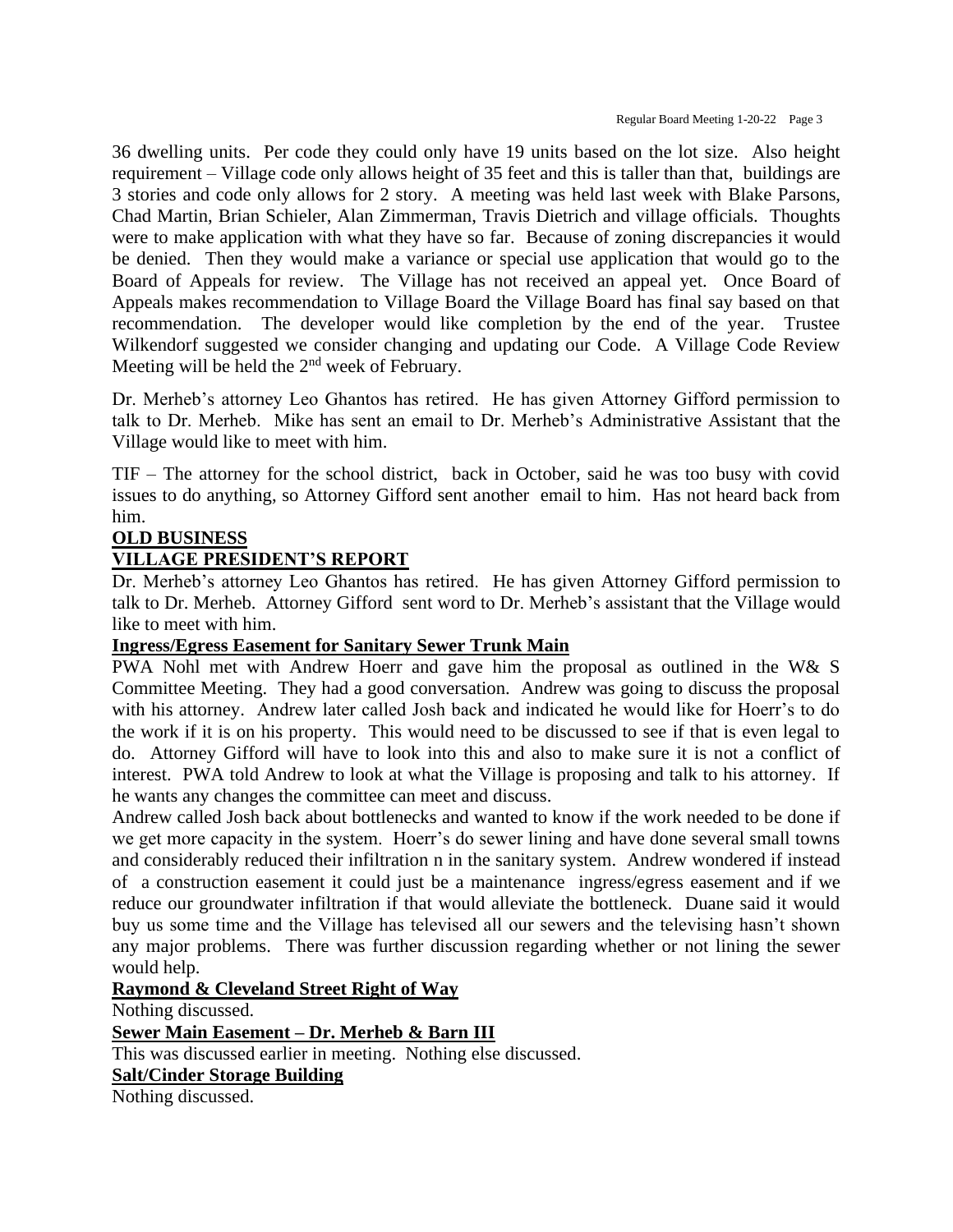#### **Police Role in Ordinance Violation**

Nothing discussed.

#### **Rte. 117 Water Main Extension**

Hoerr Construction is working on water main extension. Boring is done. They are working north of the 45 degree bend. At some point in time they have to connect to the transite main and will need to issue a boil order for a few services.

#### **Consideration of Right of Way and Dedicated Easement Plat of Martin Drive**

PWA Nohl got information from Engineer Yockey's office. Brad Schaefer had some questions. PWA will get back to him.

#### **NEW BUSINESS**

#### **Ordinance Repealing Chapter 12 of the Village Code, and replacing it with new Chapter 12 – Ordinance #22-01**

Motion was made by Ginder, seconded by Nohl to approve **Ordinance #22-01**, an ordinance amending Chapter 12 of the Village Code. Motion passed with the following roll call vote: Nohl – yes, Ginder yes, Perry – yes, Sauder – yes, Mullins – yes and Wilkendorf – yes.

# **Discussion and possible action regarding lien against Jericho Properties**

In 2019 Attorney Tim Gronewold filed a lien for the water bill owed by Jericho Properties/Timberline Trailer Park. An agreement was made with Mr. Rizqallah to pay the water bill by paying \$35,000 and the rest was put on a 20 year payment plan. When Mr. Rizqallah provided a letter of credit to the Village the Village would have the lien released. The letter of credit was never provided. Now Mr. Rizqallah is selling the trailer park. The debt remains around \$90,000 plus current water bill. This ought to be paid out of closing. Attorney Gifford will follow up on this.

#### **IRWA Conference**

IRWA Conference is in February. Mike Carr would like to attend.

Motion was made by Mullins, seconded by Wilkendorf to approve Mike Carr attending the IRWA Conference. Motion passed with the following roll call vote: Nohl – yes, Ginder - yes, Perry – yes, Sauder – yes, Mullins – yes and Wilkendorf – yes.

#### **Schedule Committee Meetings**

Village Code Review Meeting will be set for the second week in February.

Police Committee Meeting will be held on February 10, 2022 at 7:00pm at the Village Hall. Agenda will be police role in ordinance violations.

#### **Municipal Calendar**

Completed. **Other Business Engineer –** None. **Public Works Administrator –** None. **Trustees Nohl** – None. **Ginder –** None. **Perry –** None. **Sauder –** None. **Mullins –** None. **Wilkendorf –** None.

**Clerk –** None.